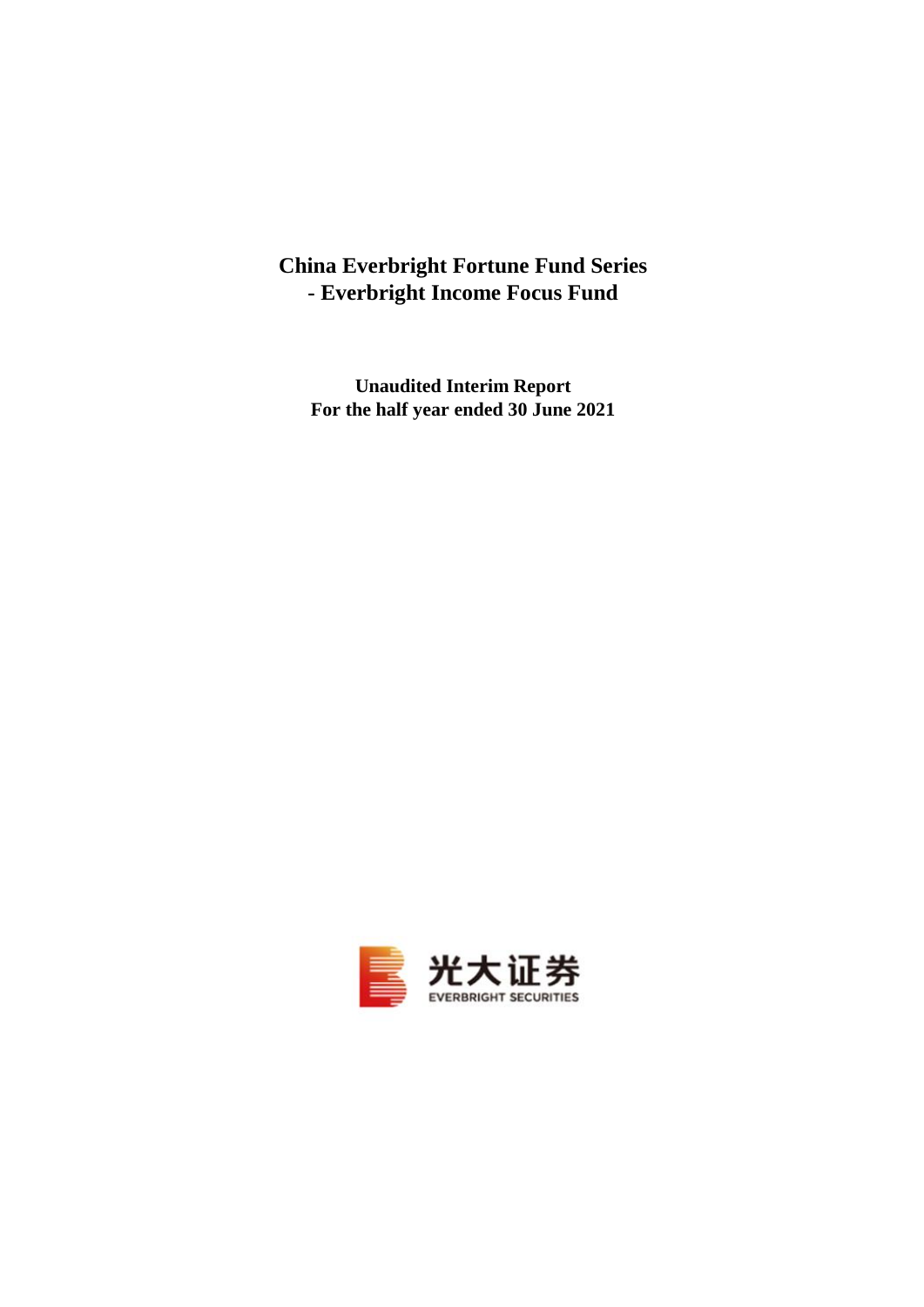### **China Everbright Fortune Fund Series - Everbright Income Focus Fund 2021 Unaudited Interim Report**

| Contents                                                 | Page         |
|----------------------------------------------------------|--------------|
| Statement of assets and liabilities (Unaudited)          | $\mathbf{1}$ |
| Statemetn of comprehensive income (Unaudited)            | 2            |
| Portfolio statement (Unaudited)                          | $3 - 4$      |
| Statement of changes in equity (Unaudited)               | 5            |
| Statement of movements in portfolio holdings (Unaudited) | $6 - 7$      |
| Notes to the financial statements (Unaudited)            | $8 - 10$     |
| Administration                                           | 11           |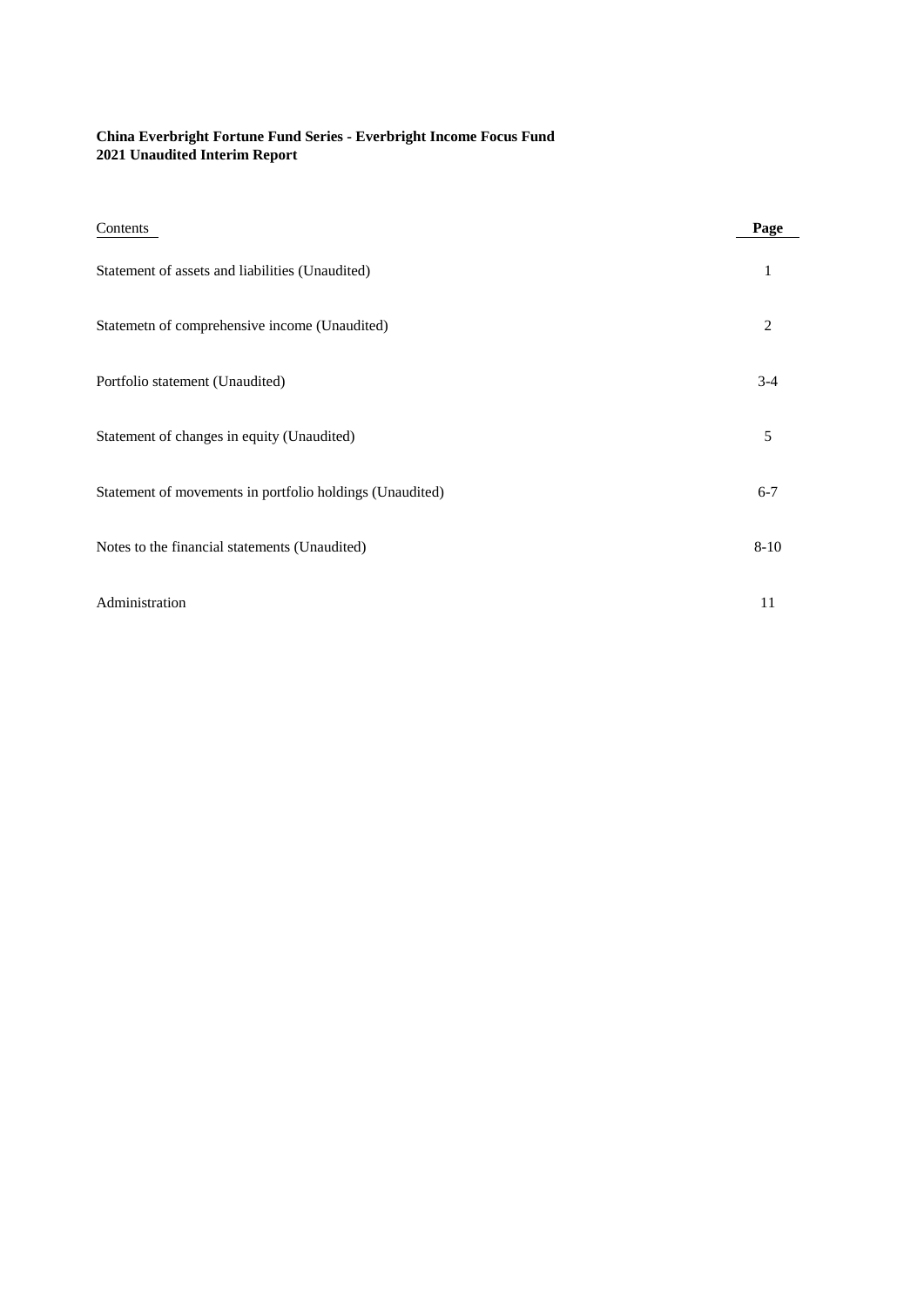### **China Everbright Fortune Fund Series - Everbright Income Focus Fund Statement of assets and liabilities (Unaudited) as at 30 June 2021 (Expressed in United States dollars)**

|                                         | As at        | As at            |
|-----------------------------------------|--------------|------------------|
|                                         | 30 June 2021 | 31 December 2020 |
| <b>ASSETS</b>                           | <b>USD</b>   | <b>USD</b>       |
| Financial assets at FVTPL               | 92,305,106   | 79,916,872       |
| Fixed deposit with bank                 | 2,000,000    |                  |
| Interest receivable on financial assets | 1,039,978    | 892,513          |
| Account receivable                      | 13,464,197   | 1,088,264        |
| Other receivables and prepayments       | 7,553        |                  |
| Cash and cash equivalents               | 4,377,248    | 3,337,332        |
| Capital receivable                      | 172,730      |                  |
| <b>Total Assets</b>                     | 113,366,812  | 85,234,981       |
| <b>LIABILITIES</b>                      |              |                  |
| Financial liabilities at FVTPL          | (86,048)     | (27, 188)        |
| Account payable                         | (14,954,460) |                  |
| Accrued expenses and other payables     | (51, 504)    | (47,216)         |
| Repurchase agreements                   | (8,684,253)  | (7,369,215)      |
| Captial Payable                         | (49,019)     |                  |
| <b>Total Liabilities</b>                | (23,825,284) | (7,443,619)      |
| Net assets attributable to unitholders  | 89,541,528   | 77,791,362       |
| Representing:                           |              |                  |
| <b>Equity</b>                           | 89,541,528   | 77,791,362       |
| Number of units in issue, Class I - USD | 7,250,816.00 | 6,587,726.63     |
| Number of units in issue, Class A - USD | 230,986.04   | 33,214.13        |
| Net asset value per unit, Class I - USD | 12.02        | 11.75            |
| Net asset value per unit, Class A - USD | 10.27        | 10.09            |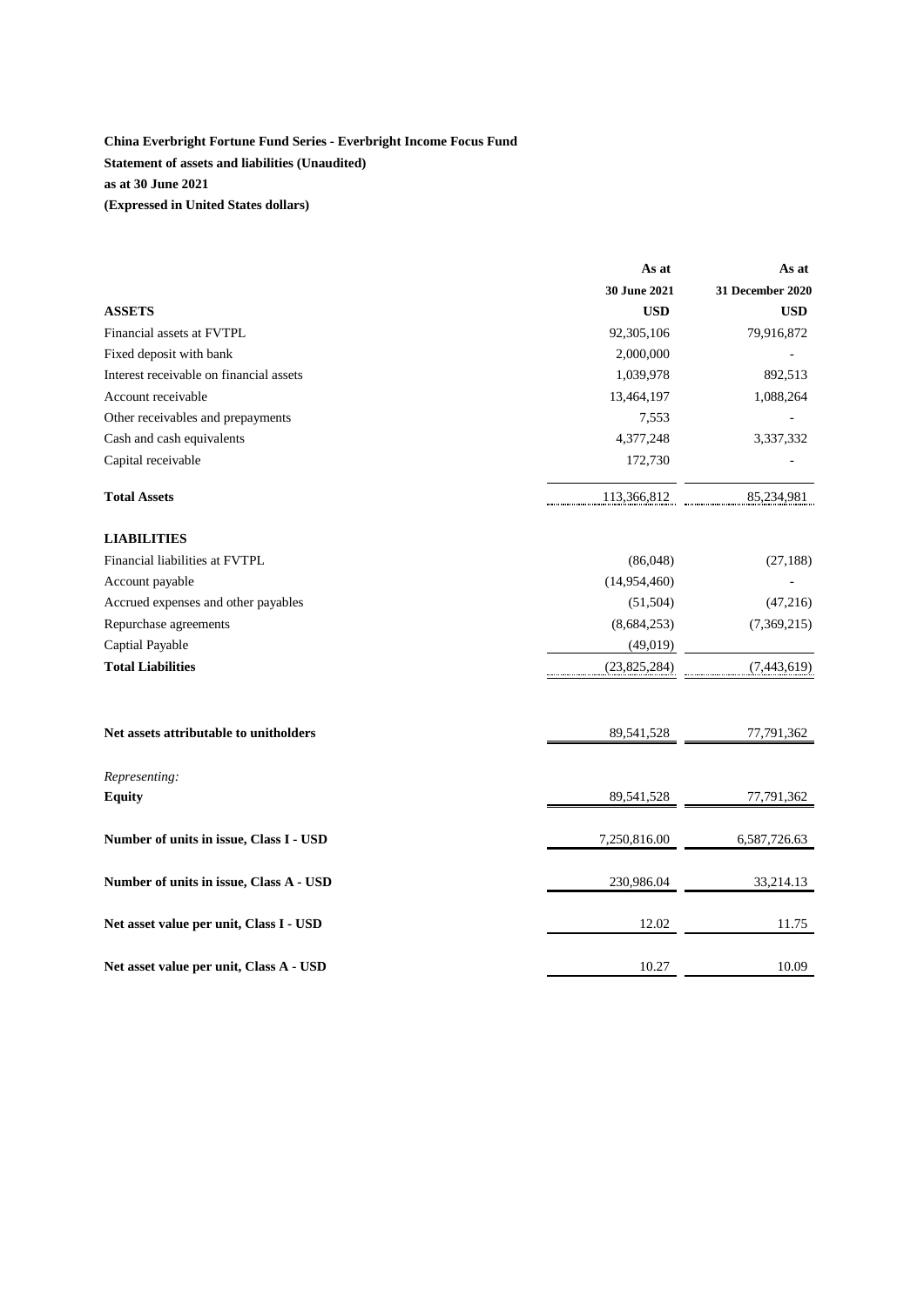## **China Everbright Fortune Fund Series - Everbright Income Focus Fund Statement of comprehensive income (Unaudited) as at 30 June 2021 (Expressed in United States dollars)**

|                                                              | As at        | As at                   |
|--------------------------------------------------------------|--------------|-------------------------|
|                                                              | 30 June 2021 | <b>31 December 2020</b> |
|                                                              | <b>USD</b>   | <b>USD</b>              |
| Interest income on financial asset at FVTPL                  | 1,677,783    | 3,155,464               |
| Other interest income                                        |              | 1,894                   |
| Net gain financial assets and financial liabilities at FVTPL | 389,256      | 1,637,887               |
| Net foreign exchange loss                                    |              | (8)                     |
| <b>Total Income</b>                                          | 2,067,039    | 4,795,237               |
| Management fee                                               | (117, 394)   | (202, 868)              |
| Trustee's fee                                                | (21, 336)    | (37, 525)               |
| Custodian fees                                               | (11,086)     | (20, 577)               |
| Auditor's remuneration                                       | (11, 191)    | (22, 613)               |
| <b>Transaction costs</b>                                     | (11,023)     | (23, 136)               |
| Legal and professional fees                                  | (4,273)      | (30,626)                |
| Miscellaneous expenses                                       | (2,835)      | (7,699)                 |
| <b>Total operating expenses</b>                              | (179, 138)   | (345,044)               |
| Finance cost (interest on borrowings)                        | (27, 623)    | (63,045)                |
| Profit before taxation                                       | 1,860,278    | 4,387,148               |
| Taxation                                                     |              |                         |
| Profit and total comprehensive income for the period         | 1,860,278    | 4,387,148               |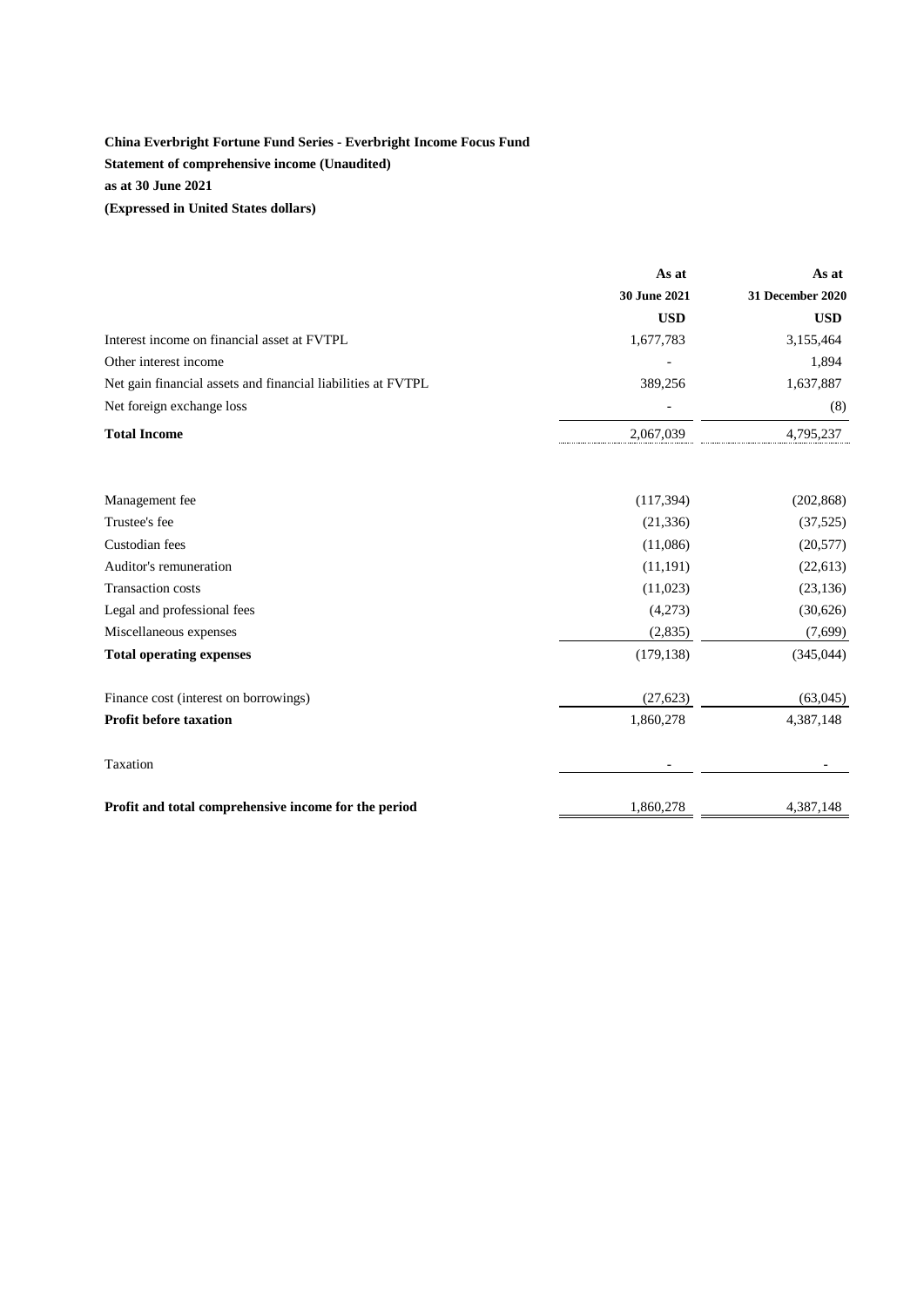**China Everbright Fortune Fund Series - Everbright Income Focus Fund Portfolio statement (Unaudited) as at 30 June 2021 (Expressed in United States dollars)**

|                                                                                                      |                        | <b>Market</b><br><b>Value</b> | $%$ of<br>net asset |
|------------------------------------------------------------------------------------------------------|------------------------|-------------------------------|---------------------|
|                                                                                                      | <b>Holdings</b>        |                               | value               |
| <b>Long Position</b>                                                                                 |                        |                               |                     |
| Debt Securities - Corporate Bonds, listed                                                            |                        |                               |                     |
| Australia                                                                                            |                        |                               |                     |
| QBE Insurance Group Ltd 5.875% PERP                                                                  | 2,000,000              | 2,187,240                     | 2.44                |
| Switzerland                                                                                          |                        |                               |                     |
| Swiss Re Finance Luxembourg SA 4.25% PERP                                                            | 3,000,000              | 3,178,320                     | 3.55                |
| Swiss Re Finance Luxembourg SA 5.00% 02042049                                                        | 1,000,000              | 1,139,520                     | 1.27                |
| UBS Group Funding Switzerland AG 7% PERP                                                             | 500,000                | 552,170                       | 0.62                |
| China                                                                                                |                        |                               |                     |
| Bluestar Finance Holdings Ltd 3.1% PERP<br>Bluestar Finance Holdings Ltd 3.875% PERP                 | 2,500,000              | 2,503,000                     | 2.80<br>1.70        |
| Bluestar Finance Holdings Ltd 6.25% PERP                                                             | 1,500,000<br>800,000   | 1,526,220<br>812,912          | 0.91                |
| China Cinda 2020 I Management Ltd 2% 18032023                                                        | 2,000,000              | 1,981,340                     | 2.21                |
| China Cinda 2020 I Management Ltd 2.5% 18032025                                                      | 1,000,000              | 984,280                       | 1.10                |
| China Cinda 2020 I Management Ltd 3% 18032027                                                        | 500,000                | 489,705                       | 0.55                |
| China Cinda Finance 2017 I Ltd 4.75% 21022029                                                        | 500,000                | 540,380                       | 0.60                |
| China Huadian Overseas Development Management Co Ltd 4% PERP                                         | 1,000,000              | 1,045,750                     | 1.17                |
| China Huaneng Group Hong Kong Treasury Management Holding Ltd 2.6% 10122024                          | 1,000,000              | 1,044,820                     | 1.17                |
| China Huaneng Group Hong Kong Treasury Management Holding Ltd 3% 10122029                            | 2,000,000              | 2,075,040                     | 2.32                |
| China Resources Land Ltd 3.75% 26082024                                                              | 1,000,000              | 1,067,670                     | 1.19                |
| China Resources Land Ltd 4.125% 26022029                                                             | 1,000,000              | 1,093,420                     | 1.22                |
| CITIC Ltd 4.00% 11012028                                                                             | 500,000                | 551,060                       | 0.62                |
| CMHI Finance BVI Co Ltd 4.375% 06082023                                                              | 500,000                | 531,295                       | 0.59                |
| CMHI Finance BVI Co Ltd 5% 06082028                                                                  | 200,000                | 229,072                       | 0.26                |
| CNAC HK Finbridge Co Ltd 4.875% 14032025                                                             | 500,000                | 548,575                       | 0.61                |
| Far East Horizon Ltd 2.625% 03032024                                                                 | 2,000,000              | 2,003,520                     | 2.24                |
| Franshion Brilliant Ltd 4.25% 23072029                                                               | 1,500,000              | 1,496,625                     | 1.67                |
| Longfor Group Holdings Ltd 3.95% 16092029                                                            | 2,000,000              | 2,158,580                     | 2.41                |
| Poly Real Estate Finance Ltd 4.75% 09172023                                                          | 500,000                | 530,890                       | 0.59                |
| Powerchina Roadbridge Group British Virgin Islands Ltd 3.08% PERP                                    | 1,500,000              | 1,500,450                     | 1.68                |
| SF Holding Investment Ltd 4.125% 26072023                                                            | 1,100,000              | 1,163,558                     | 1.30                |
| Shimao Property Holdings Ltd 6.125% 21022024                                                         | 1,000,000              | 1,033,220                     | 1.15                |
| Spic 2018 Usd Senior Perpetual Bond Co Ltd 5.8% PERP                                                 | 1,000,000              | 1,037,920                     | 1.16                |
| Sunny Express Enterprises Corp 3.35% PERP                                                            | 2,000,000              | 2,046,300                     | 2.29<br>1.16        |
| Vanke Real Estate Hong Kong Co Ltd 3.5% 12112029<br>Vanke Real Estate Hong Kong Co Ltd 4.2% 07062024 | 1,000,000<br>500,000   | 1,037,320<br>536,805          | 0.60                |
| Vanke Real Estate Hong Kong Co Ltd 5.35% 11032024                                                    | 2,000,000              | 2,196,180                     | 2.45                |
| Vigorous Champion International Ltd 4.375% 10092023                                                  | 2,000,000              | 2,124,480                     | 2.37                |
| Zhongsheng Group Holdings Ltd 3% 13012026                                                            | 500,000                | 508,010                       | 0.57                |
| <b>United Kingdom</b>                                                                                |                        |                               |                     |
| HSBC Holdings PLC 4% PERP                                                                            | 2,000,000              | 2,039,680                     | 2.28                |
| HSBC Holdings PLC 4.95% 31032030                                                                     | 1,500,000              | 1,807,920                     | 2.02                |
| HSBC Holdings PLC 6.25% PERP                                                                         | 500,000                | 530,450                       | 0.59                |
| Natwest Group PLC 3.754% 01112029                                                                    | 1,000,000              | 1,063,370                     | 1.19                |
| Standard Chartered PLC 3.516% 12022030                                                               | 1,000,000              | 1,050,780                     | 1.17                |
| <b>Hong Kong</b>                                                                                     |                        |                               |                     |
| AIA Group Ltd 2.7% PERP                                                                              | 500,000                | 507,720                       | 0.57                |
| Bank of China Hong Kong Ltd 5.9% PERP                                                                | 2,000,000              | 2,156,200                     | 2.41                |
| CLP Power HK Finance Ltd 3.55% PERP                                                                  | 1,000,000              | 1,043,920                     | 1.17                |
| Elect Global Investments Ltd 4.85% PERP                                                              | 500,000                | 521,280                       | 0.58                |
| Guotai Junan International Holdings Ltd 2% 03032026                                                  | 2,000,000              | 1,994,960                     | 2.23                |
| HPHT Finance 21 Ltd 2% 19032026                                                                      | 2,000,000              | 2,028,800                     | 2.27                |
| Indonesia                                                                                            |                        |                               |                     |
| Bank Rakyat Indonesia Persero Tbk PT 4.625% 20072023                                                 | 1,000,000              | 1,071,320                     | 1.20                |
| Indonesia Asahan Aluminium Persero PT 4.75% 15052025                                                 | 500,000                | 550,850                       | 0.62                |
| Indonesia Asahan Aluminium Persero PT 5.45% 15052030                                                 | 500,000                | 583,415                       | 0.65                |
| Indonesia Asahan Aluminium Tbk PT 6.53% 15112028                                                     | 1,000,000<br>1,000,000 | 1,229,920                     | 1.37<br>1.30        |
| Perusahaan Listrik Negara PT 5.375% 25012029<br>India                                                |                        | 1,164,660                     |                     |
|                                                                                                      |                        |                               |                     |
| Bharat Petroleum Corp Ltd 4.375% 24012022                                                            | 500,000                | 508,975                       | 0.57                |
| REC Ltd 3.5% 12122024                                                                                | 1,000,000              | 1,050,130                     | 1.17                |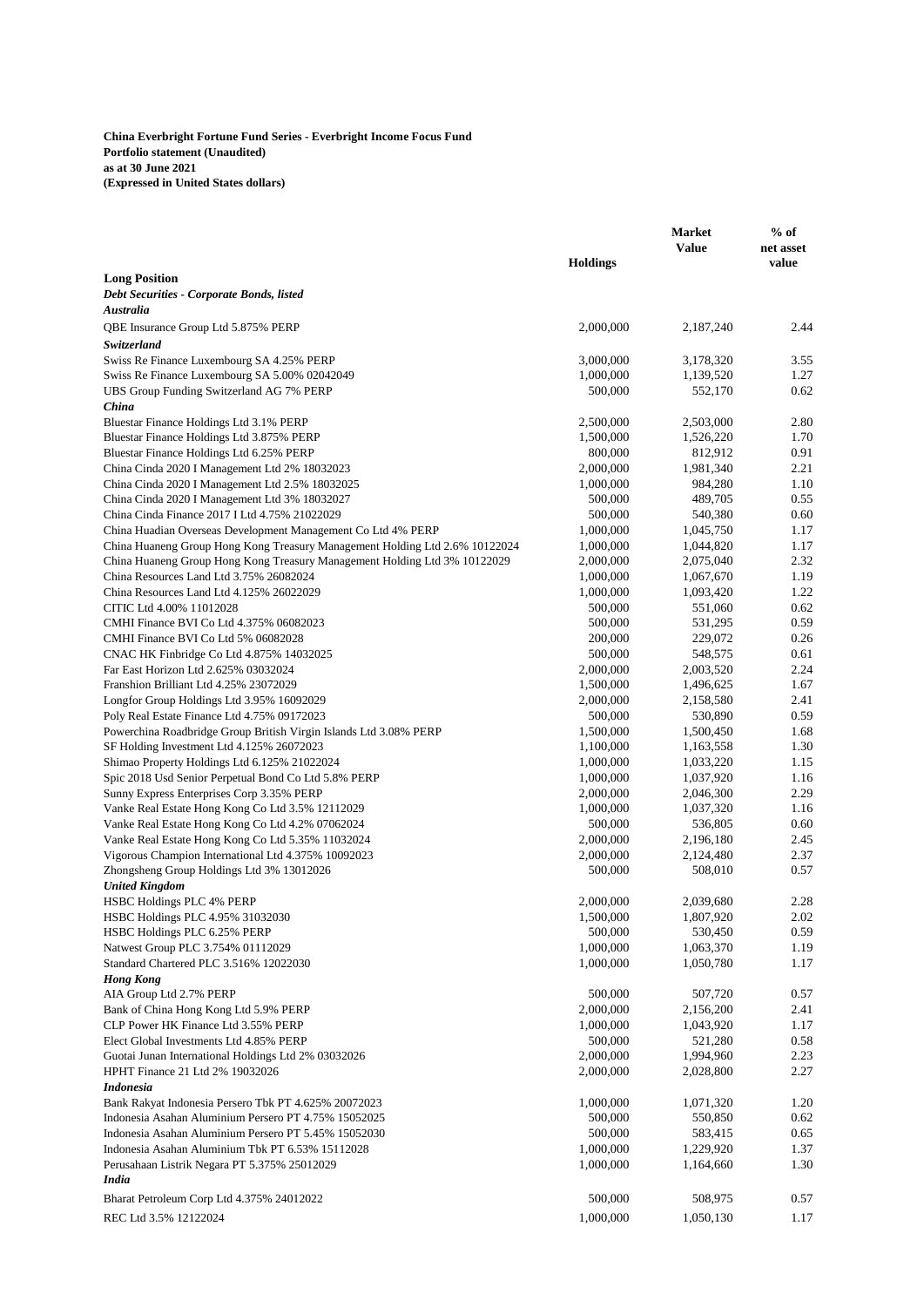### **China Everbright Fortune Fund Series - Everbright Income Focus Fund Portfolio statement (Unaudited) as at 30 June 2021 (Expressed in United States dollars)**

|                                                               | <b>Holdings</b> | <b>Market</b><br><b>Value</b> | $%$ of<br>net asset<br>value |
|---------------------------------------------------------------|-----------------|-------------------------------|------------------------------|
| State Bank of India/London 4.5% 28092023                      | 1,000,000       | 1,071,160                     | 1.20                         |
|                                                               |                 |                               |                              |
| Japan                                                         |                 |                               | 2.55                         |
| Mitsui Sumitomo Insurance Co Ltd 4.95% PERP                   | 2,000,000       | 2,283,300                     |                              |
| Nippon Life Insurance Co 3.4% 23012050                        | 1,000,000       | 1,036,950                     | 1.16                         |
| Sumitomo Life Insurance Co 3.375% 15042081                    | 1,000,000       | 1,033,090                     | 1.15                         |
| <b>South Korea</b>                                            |                 |                               |                              |
| Kookmin Bank 4.35% PERP                                       | 2,000,000       | 2,114,800                     | 2.36                         |
| Korea East-West Power Co Ltd 3.875% 19072023                  | 500,000         | 533,420                       | 0.60                         |
| Korea Hydro & Nuclear Power Co Ltd 3.75% 25072023             | 500,000         | 532,385                       | 0.59                         |
| Korea Resources Corp 4% 18042023                              | 1,000,000       | 1,056,520                     | 1.18                         |
| Korea Western Power Co Ltd 3.75% 07062023                     | 600,000         | 636,516                       | 0.71                         |
| LG Chem Ltd 1.375% 07072026                                   | 2,000,000       | 1,983,960                     | 2.22                         |
| POSCO 4% 01082023                                             | 1,000,000       | 1,065,210                     | 1.19                         |
| Shinhan Bank Co Ltd 4% 23042029                               | 500,000         | 558,815                       | 0.62                         |
| Shinhan Financial Group Co Ltd 5.875% PERP                    | 3,400,000       | 3,661,936                     | 4.09                         |
| SK Broadband Co Ltd 3.875% 13082023                           | 500,000         | 532,100                       | 0.59                         |
| Macau                                                         |                 |                               |                              |
| Sands China Ltd 3.8% 08012026                                 | 1,000,000       | 1,067,740                     | 1.19                         |
| Sands China Ltd 4.6% 08082023                                 | 400,000         | 425,192                       | 0.47                         |
| Sands China Ltd 5.125% 08082025                               | 500,000         | 559,945                       | 0.63                         |
| Malaysia                                                      |                 |                               |                              |
| TNB Global Ventures Capital Bhd 4.851% 01112028               | 1,000,000       | 1,173,990                     | 1.31                         |
| <b>Philippines</b>                                            |                 |                               |                              |
| Bank of the Philippine Islands 4.25% 04092023                 | 500,000         | 537,440                       | 0.60                         |
| Security Bank Corp 4.5% 25092023                              | 1,000,000       | 1,081,230                     | 1.21                         |
| Union Bank of the Philippines 2.125% 22102025                 | 1,000,000       | 1,022,290                     | 1.14                         |
| <b>Thailand</b>                                               |                 |                               |                              |
| Minor International PCL 3.1% PERP                             | 2,000,000       | 2,035,040                     | 2.27                         |
| Siam Commercial Bank PCL/Cayman Islands 3.9% 11022024         | 800,000         | 858,720                       | 0.96                         |
| <b>United States</b>                                          |                 |                               |                              |
| Hyundai Capital America 4.30% 01022024                        | 1,000,000       | 1,083,360                     | 1.21                         |
|                                                               |                 | 92,305,106                    | 103.10                       |
| <b>Short Position</b><br><b>Commodity Future</b>              |                 |                               |                              |
| <b>United States</b>                                          |                 |                               |                              |
| US 10YR NOTE (CBT)Sep21                                       | (185)           | (86,048)                      | (0.10)                       |
| Total investments (Total cost of investments: USD 89,038,318) |                 | 92,219,058                    | 103.00                       |
| Other net liabilities                                         |                 | (2,677,530)                   | (3.00)                       |
| <b>Total net assets</b>                                       |                 | 89,541,528                    | 100.00                       |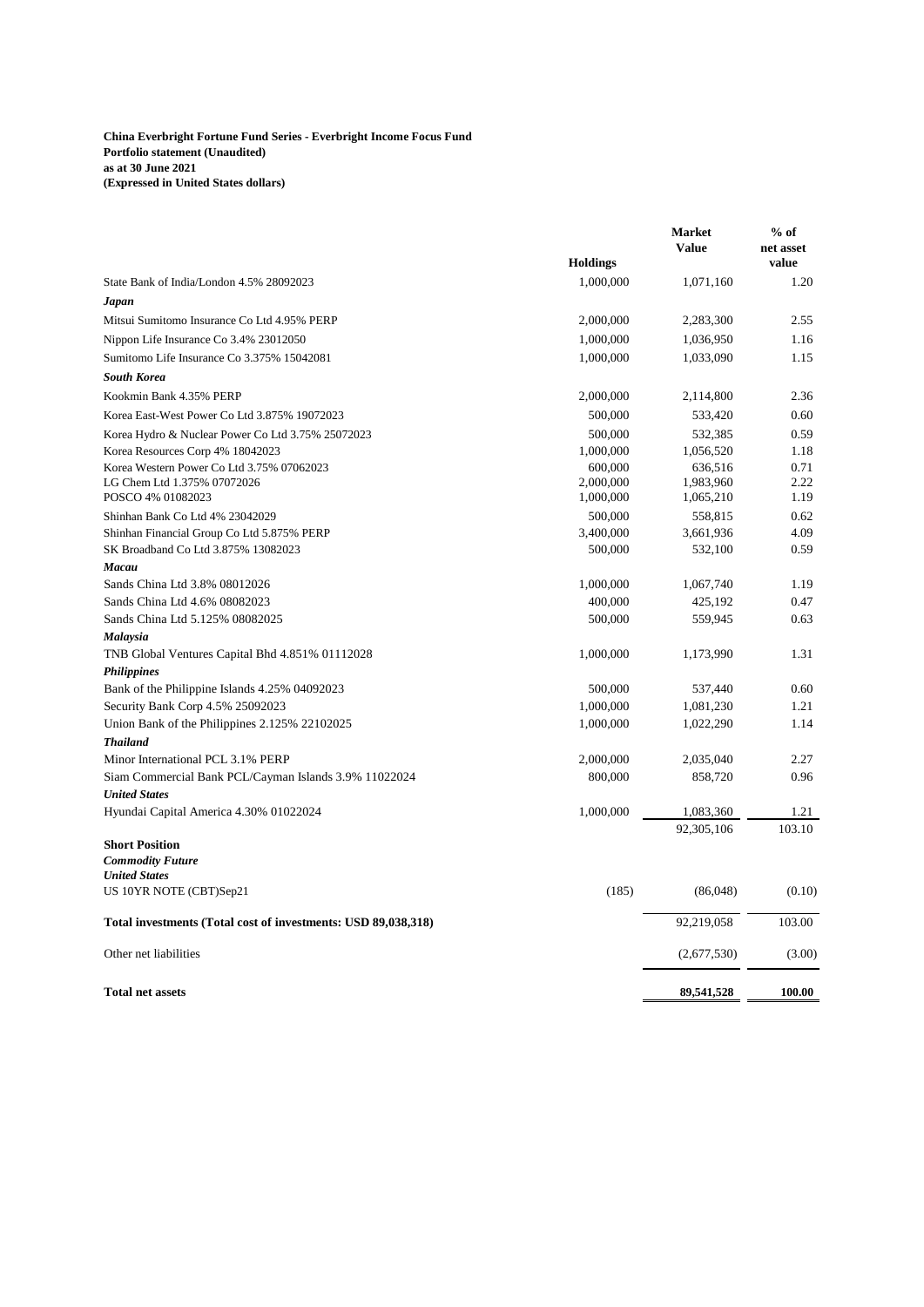**China Everbright Fortune Fund Series - Everbright Income Focus Fund Statement of changes in equity (Unaudited) For the half year ended 30 June 2021 (Expressed in United States dollars)**

|                                                                                                                                                                                                                                             | From 1 January 2021<br>to 30 June 2021                 | From 1 January 2020<br>to 31 December 2020 |  |
|---------------------------------------------------------------------------------------------------------------------------------------------------------------------------------------------------------------------------------------------|--------------------------------------------------------|--------------------------------------------|--|
|                                                                                                                                                                                                                                             | <b>USD</b>                                             | <b>USD</b>                                 |  |
| Balance at the beginning of the period / year                                                                                                                                                                                               | 77,791,362                                             | 75,500,447                                 |  |
| Profit total comprehensive income for the period / year                                                                                                                                                                                     | 1.860.278                                              | 4.387.148                                  |  |
| Transaction with unitholders, recognised directly in equity                                                                                                                                                                                 |                                                        |                                            |  |
| Subscriptions of units, Class A - USD (230,631.69 units)<br>Redemption of units in Class A - USD (32,859.78 units)<br>Subscriptions of units, Class I - USD (1,263,689.97 units)<br>Redemption of units in Class I - USD (600,600.60 units) | 2,359,494<br>(334, 471)<br>15,000,000<br>(7, 135, 135) | 363,311<br>(29,694)<br>(2,429,850)         |  |
| <b>Total transactions with unitholders</b>                                                                                                                                                                                                  | 9,889,888                                              | (2,096,233)                                |  |
| Balance at the end of the period / year                                                                                                                                                                                                     | 89,541,528                                             | 77,791,362                                 |  |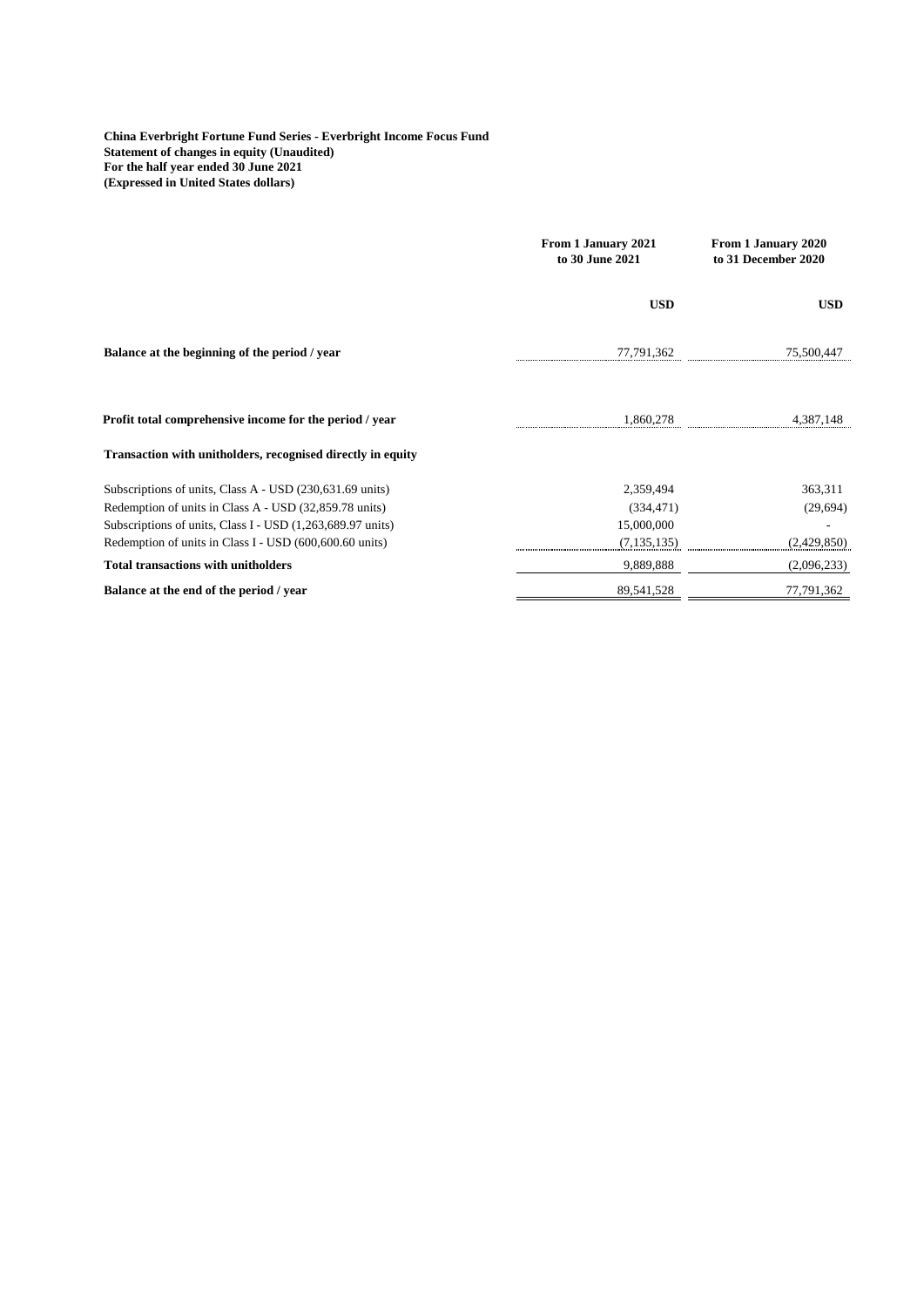#### **China Everbright Fortune Fund Series - Everbright Income Focus Fund Statement of Movements in Portfolio Holdings (Unaudited) For the half year ended 30 June 2021**

|                                                                                                                        | <b>Movement in Holdings</b> |                        |                                       |                          |
|------------------------------------------------------------------------------------------------------------------------|-----------------------------|------------------------|---------------------------------------|--------------------------|
|                                                                                                                        | At 1 January<br>2021        | <b>Additions</b>       | <b>Disposals</b>                      | At 30 June 2021          |
| <b>Long Position</b><br>Debt Securities - Corporate Bonds, listed                                                      |                             |                        |                                       |                          |
| Aac Technologies Holdings Inc 2.625% 02062026                                                                          |                             | 200,000                | 200,000                               |                          |
| Aac Technologies Holdings Inc 3.75% 02062031                                                                           |                             | 200,000                | 200,000                               |                          |
| Adani Ports & Special Economic Zone Ltd 3.1% 02022031                                                                  |                             | 2,000,000              | 2,000,000                             |                          |
| Aia Group Ltd 2.7% Perp                                                                                                |                             | 500,000                | ٠                                     | 500,000                  |
| Aia Group Ltd 3.2% 16092040                                                                                            | 700,000                     |                        | 700,000                               |                          |
| Airport Authority 1.625% 04022031                                                                                      |                             | 3,000,000              | 3,000,000                             |                          |
| Airport Authority 2.625% 04022051<br>Alibaba Group Holding Ltd 2.125% 09022031                                         |                             | 2,000,000<br>1,000,000 | 2,000,000<br>1,000,000                | $\overline{\phantom{a}}$ |
| Asahi Mutual Life Insurance Co 4.1% Perp                                                                               |                             | 500,000                | 500,000                               |                          |
| Bank Mandiri Persero Tbk Pt 2% 19042026                                                                                |                             | 1,000,000              | 1,000,000                             |                          |
| Bank Of China Hong Kong Ltd 5.9% 1409Perp                                                                              | 2,000,000                   |                        |                                       | 2,000,000                |
| Bank Of Philippine Islan 4.25% 04092023                                                                                | 500,000                     | ٠                      | ٠                                     | 500,000                  |
| Bank Rakyat Indonesia 4.625% 20072023                                                                                  | 1,000,000                   |                        | ÷                                     | 1,000,000                |
| Beient 2 05/06/26                                                                                                      |                             | 3,000,000              | 3,000,000                             |                          |
| Beient 3.125 05/06/31                                                                                                  |                             | 1,500,000              | 1,500,000                             | $\sim$                   |
| Bharat Petroleum Corp Ltd 4.375% 24012022<br>Bluestar Finance Holdings Ltd 3.1% Perp                                   | 500,000                     | ÷,<br>4,000,000        | $\overline{\phantom{m}}$<br>1,500,000 | 500,000<br>2,500,000     |
| Bluestar Finance Holdings Ltd 6.25% 0711Perp                                                                           | 800,000                     |                        |                                       | 800,000                  |
| Bluestar Finance Holdings Ltd 3.875% Perp                                                                              | 1,500,000                   | ä,                     | ä,                                    | 1,500,000                |
| Bpce Sa 2.277% 20012032                                                                                                | ä,                          | 2,000,000              | 2,000,000                             | $\sim$                   |
| China Cinda 2020 I Management Ltd 1.875% 20012026                                                                      |                             | 500,000                | 500,000                               |                          |
| China Cinda 2020 I Management Ltd 2% 18032023                                                                          |                             | 2,000,000              |                                       | 2,000,000                |
| China Cinda 2020 I Management Ltd 2.5% 18032025                                                                        |                             | 1,000,000              | ä,                                    | 1,000,000                |
| China Cinda 2020 I Management Ltd 3% 18032027                                                                          |                             | 500,000                |                                       | 500,000                  |
| China Cinda Finance 2017 I Ltd 4.75% 21/02/2029                                                                        | 500,000                     | ä,                     | ٠                                     | 500,000                  |
| China Huadian Overseas Development Management Co Ltd 4% Perp                                                           | 1,000,000                   | ÷,                     | ÷                                     | 1,000,000                |
| China Huaneng Group Hong Kong Treasury Management Holding Ltd 2.6% 10122024                                            | 1,000,000                   |                        |                                       | 1,000,000                |
| China Huaneng Group Hong Kong Treasury Management Holding Ltd 2.7% 20012031                                            | ä,                          | 3,000,000              | 3,000,000                             |                          |
| China Huaneng Group Hong Kong Treasury Management Holding Ltd 3% 10122029<br>China Resources Land Ltd 3.75% 26/08/2024 | 2,000,000                   | ٠                      | ٠                                     | 2,000,000                |
| China Resources Land Ltd 4.125% 26/02/2029                                                                             | 1,000,000<br>1,000,000      |                        |                                       | 1,000,000<br>1,000,000   |
| Chinalco Capital Holdings Ltd 2.125% 03062026                                                                          |                             | 2,000,000              | 2,000,000                             | $\sim$                   |
| Cicc Hong Kong Finance 2016 Mtn Ltd 1.625% 26012024                                                                    | ×,                          | 10,000,000             | 10,000,000                            | $\overline{\phantom{a}}$ |
| Cicc Hong Kong Finance 2016 Mtn Ltd 2% 26012026                                                                        |                             | 3,000,000              | 3,000,000                             | $\sim$                   |
| Citic 4.00% 11012028                                                                                                   | 500,000                     |                        |                                       | 500,000                  |
| Citnat 1.375 05/06/26                                                                                                  |                             | 4,000,000              | 4,000,000                             |                          |
| Clp Power Hk Finance Ltd 3.55% Perp                                                                                    | 1,000,000                   |                        |                                       | 1,000,000                |
| Cmhi Finance Bvi Co Ltd 4.375% 06082023                                                                                | 500,000                     | ٠                      | ٠                                     | 500,000                  |
| Cmhi Finance Bvi Co Ltd 5% 06082028<br>Cnac Hk Finbridge Co Ltd 3% 22092030                                            | 200,000<br>500,000          | ÷,                     | 500,000                               | 200,000<br>×.            |
| Cnac Hk Finbridge Co Ltd 4.875% 14032025                                                                               | 500,000                     |                        |                                       | 500,000                  |
| Country Garden Holdings Co Ltd 2.7% 12072026                                                                           |                             | 200,000                | 200,000                               |                          |
| Country Garden Holdings Co Ltd 3.3% 12012031                                                                           | $\sim$                      | 1,000,000              | 1,000,000                             | $\overline{\phantom{a}}$ |
| Country Garden Holdings Co Ltd 7.125% 25042022                                                                         | 500,000                     |                        | 500,000                               | $\overline{\phantom{a}}$ |
| Daesec 1.375 07/07/24                                                                                                  |                             | 1,000,000              | 1,000,000                             |                          |
| Elect Global Investments Ltd 4.85% Perp                                                                                | 500,000                     |                        | $\overline{\phantom{a}}$              | 500,000                  |
| Emirates Nbd Bank Pjsc 1.638% 13012026                                                                                 | ÷,                          | 3,000,000<br>500,000   | 3,000,000<br>500,000                  | $\sim$                   |
| Enn Clean Energy International Investment Ltd 3.375% 12052026<br>Export-Import Bank Of India 2.25% 13012031            |                             | 1,000,000              | 1,000,000                             |                          |
| Far East Horizon Ltd 2.625% 03032024                                                                                   |                             | 5,000,000              | 3,000,000                             | 2,000,000                |
| Franshion Brilliant Ltd 4.25% 23072029                                                                                 | 1,500,000                   |                        |                                       | 1,500,000                |
| Gc Treasury Center Co Ltd 2.98% 18032031                                                                               |                             | 1,500,000              | 1,500,000                             |                          |
| Gc Treasury Center Co Ltd 4.3% 18032051                                                                                |                             | 1,500,000              | 1,500,000                             |                          |
| Genting New York Llc / Genny Capital Inc 3.3% 15022026                                                                 |                             | 1,000,000              | 1,000,000                             |                          |
| Glp China Holdings Ltd 2.95% 29032026                                                                                  |                             | 200,000                | 200,000                               |                          |
| Guotai Junan International Holdings Ltd 2% 03032026                                                                    |                             | 2,500,000              | 500,000                               | 2,000,000                |
| Haidilao International Holding Ltd 2.15% 14012026                                                                      |                             | 200,000                | 200,000                               |                          |
| Hana Bank 1.25% 16122026                                                                                               |                             | 5,000,000              | 5,000,000                             |                          |
| Hpht Finance 21 Ltd 2% 19032026                                                                                        |                             | 2,000,000<br>3,000,000 |                                       | 2,000,000                |
| Hsbc Holdings Plc 4% Perp<br>Hsbc Holdings Plc 4.7% Perp                                                               |                             | 3,000,000              | 1,000,000                             | 2,000,000                |
| Hsbc Holdings Plc 4.95% 31032030                                                                                       | 1,500,000                   | ä,                     | 3,000,000                             | 1,500,000                |
| Hsbc Holdings Plc 6.25% Perp                                                                                           | 500,000                     |                        |                                       | 500,000                  |
| Huarong Finance 2019 Co Ltd 3.875% 13/11/2029                                                                          | 1,000,000                   |                        | 1,000,000                             |                          |
| Hyundai Capital America 4.30% 01/02/2024                                                                               | 1,000,000                   |                        |                                       | 1,000,000                |
| Hyundai Capital Services Inc 1.25% 08022026                                                                            |                             | 1,000,000              | 1,000,000                             |                          |
| Hyundai Motor Manufacturing Indonesia Pt 1.75% 06052026                                                                |                             | 500,000                | 500,000                               |                          |
| Incheon International Airport Corp 1.25% 04052026                                                                      |                             | 500,000                | 500,000                               |                          |
| Indofood Cbp Sukses Makmur Tbk Pt 3.398% 09062031                                                                      |                             | 1,000,000              | 1,000,000                             | $\overline{\phantom{m}}$ |
| Indofood Cbp Sukses Makmur Tbk Pt 4.745% 09062051                                                                      |                             | 200,000                | 200,000                               |                          |
| Indonesia Asahan Aluminium Persero Pt 4.75% 15052025<br>Indonesia Asahan Aluminium Persero Pt 5.45% 15052030           | 500,000<br>500,000          | ÷,                     | ÷.                                    | 500,000<br>500,000       |
| Indonesia Asahan Aluminium Tbk Pt 6.53% 15112028                                                                       | 1,000,000                   |                        |                                       | 1,000,000                |
| Itochu Corp 1.564% 20260330                                                                                            |                             | 3,000,000              | 3,000,000                             |                          |
| Kia Corp 1% 16042024                                                                                                   | ٠                           | 500,000                | 500,000                               |                          |
| Kia Corp 1.75% 16102026                                                                                                |                             | 3,000,000              | 3,000,000                             |                          |
| Kookmin Bank 4.35% Perp                                                                                                | 2,000,000                   |                        |                                       | 2,000,000                |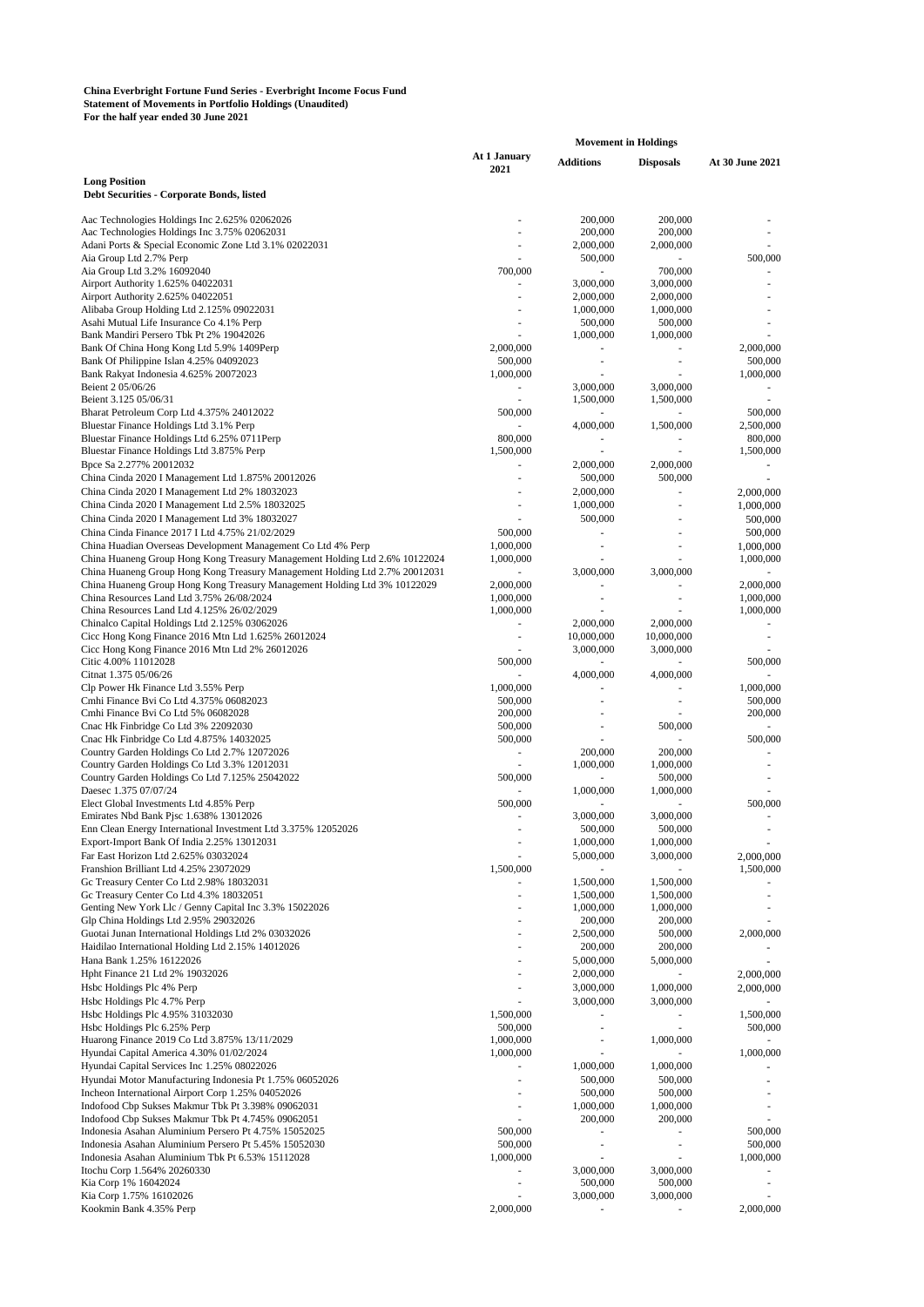| Korea East-West Power Co Ltd 3.875% 19072023                             | 500,000                  |                |                          | 500,000                  |
|--------------------------------------------------------------------------|--------------------------|----------------|--------------------------|--------------------------|
| Korea Hydro & Nuclear Power Co Ltd 1.25% 27042026                        | ٠                        | 500,000        | 500,000                  | $\overline{\phantom{a}}$ |
| Korea Hydro & Nuclear Power Co Ltd 3.75% 25072023                        | 500,000                  |                |                          | 500,000                  |
| Korea Resources Corp 1.75% 15042026                                      |                          | 1,000,000      | 1,000,000                |                          |
| Korea Resources Corp 4% 18042023                                         | 1,000,000                |                |                          | 1,000,000                |
| Korea Southern Power Co Ltd 0.75% 27012026                               |                          | 1,000,000      | 1,000,000                |                          |
| Korea Western Power Co 3.75% 07062023                                    | 600,000                  |                |                          | 600,000                  |
| Lg Chem Ltd 1.375% 07072026                                              |                          | 3,000,000      | 1,000,000                | 2,000,000                |
| Lg Chem Ltd 2.375% 07072031                                              |                          | 3,000,000      | 3,000,000                |                          |
| Longfor Group Holdings Ltd 3.95% 16092029                                | 2,000,000                |                |                          | 2,000,000                |
| Malaysia Wakala Sukuk Bhd 2.07% 28042031                                 |                          | 4,000,000      | 4,000,000                |                          |
| Malaysia Wakala Sukuk Bhd 3.075% 28042051                                | $\overline{\phantom{m}}$ | 4,000,000      | 4,000,000                |                          |
| Mcc Holding Hong Kong Corp Ltd 2.95% Perp                                |                          | 1,000,000      | 1,000,000                |                          |
| Minor International Pcl 3.1% Perp                                        | 2,000,000                |                |                          | 2,000,000                |
| Mitsui Sumitomo Insurance Co Ltd 4.95% Perp                              | 2,000,000                |                |                          | 2,000,000                |
| Natwest Group Plc 3.754% 01112029                                        | 1,000,000                |                |                          | 1,000,000                |
| Naver Corp 1.5% 20260329                                                 | $\overline{\phantom{0}}$ | 1,000,000      | 1,000,000                |                          |
|                                                                          |                          | 2,000,000      |                          |                          |
| Newcastle Coal Infrastructure Group Pty Ltd 4.7% 12052031                |                          |                | 2,000,000                |                          |
| Nippon Life Insurance Co 3.4% 23012050                                   | 1,000,000                |                |                          | 1,000,000                |
| Ntt Finance Corp 0.583% 01032024                                         |                          | 200,000        | 200,000                  |                          |
| Ntt Finance Corp 1.162% 03042026                                         |                          | 200,000        | 200,000                  |                          |
| Ntt Finance Corp 1.591% 03042028                                         |                          | 200,000        | 200,000                  |                          |
| Ntt Finance Corp 2.065% 03042031                                         |                          | 200,000        | 200,000                  |                          |
| Orix Corp 2.25% 20310309                                                 |                          | 4,000,000      | 4,000,000                |                          |
| Perusahaan Listrik Negara Pt 5.375% 25012029                             | 1,000,000                |                |                          | 1,000,000                |
| Petronas Energy Canada Ltd 2.112% 23032028                               |                          | 500,000        | 500,000                  |                          |
| Philip 1.95 01/06/32                                                     |                          | 2,000,000      | 2,000,000                |                          |
| Poly Real Estate Finance Ltd 4.75% 09172023                              | 500,000                  | ÷,             | $\overline{\phantom{a}}$ | 500,000                  |
| Posco 4% 01082023                                                        | 1,000,000                |                |                          | 1,000,000                |
| Powerchina Roadbridge Group British Virgin Islands Ltd 3.08% Perp        |                          | 7,000,000      | 5,500,000                | 1,500,000                |
| Qbe Insurance Group Ltd V5.875% Perp                                     | 2,000,000                |                |                          | 2,000,000                |
| Rec Ltd 3.5% 12122024                                                    | 2,000,000                |                | 1,000,000                | 1,000,000                |
| Sa Global Sukuk Ltd 0.946% 17062024                                      | $\overline{\phantom{a}}$ | 5,000,000      | 5,000,000                |                          |
| Sa Global Sukuk Ltd 1.602% 17062026                                      | $\overline{\phantom{m}}$ | 4,000,000      | 4,000,000                | $\overline{\phantom{a}}$ |
| Sa Global Sukuk Ltd 2.694% 17062031                                      |                          | 5,000,000      | 5,000,000                |                          |
| Sands China Ltd 3.8% 08012026                                            | 1,000,000                |                |                          | 1,000,000                |
| Sands China Ltd 4.6% 08082023                                            | 400,000                  | ×,             |                          | 400,000                  |
| Sands China Ltd 5.125% 08082025                                          | 500,000                  |                |                          | 500,000                  |
| Santos Finance Ltd 3.649% 29042031                                       |                          | 500,000        | 500,000                  |                          |
| Security Bank Corp 4.5% 25092023                                         | 1,000,000                |                |                          | 1,000,000                |
|                                                                          |                          |                |                          |                          |
| Sf Holding Investment Ltd 2.875% 20022030                                | 500,000                  |                | 500,000                  |                          |
| Sf Holding Investment Ltd 4.125% 26072023                                | 1,100,000                |                |                          | 1,100,000                |
| Shimao Group Holdings Ltd 3.45% 11012031                                 |                          | 1,000,000      | 1,000,000                |                          |
| Shimao Property Holdings Ltd 6.125% 21/02/2024                           | 1,000,000                |                |                          | 1,000,000                |
| Shinhan Bank Co Ltd 1.375% 21102026                                      |                          | 1,000,000      | 1,000,000                |                          |
| Shinhan Bank Co Ltd 4% 23042029                                          | 500,000                  |                |                          | 500,000                  |
| Shinhan Card Co Ltd 1.375% 23062026                                      |                          | 1,800,000      | 1,800,000                |                          |
| Shinhan Financial Group Co Ltd 5.875% Perp                               | 3,400,000                |                |                          | 3,400,000                |
| Siam Commercial Bank Pcl/Cayman Islands 3.9% 11/02/2024                  | 800,000                  |                |                          | 800,000                  |
| Sk Battery America Inc 1.625% 26012024                                   | -                        | 2,000,000      | 2,000,000                |                          |
| Sk Battery America Inc 2.125% 26012026                                   |                          | 3,000,000      | 3,000,000                |                          |
| Sk Broadband Co Ltd 3.875% 13082023                                      | 500,000                  |                |                          | 500,000                  |
| Sk Hynix Inc 1% 19012024                                                 | ×.                       | 2,000,000      | 2,000,000                |                          |
| Sk Hynix Inc 1.5% 19012026                                               |                          | 1,300,000      | 1,300,000                |                          |
| Sk Hynix Inc 2.375% 19012031                                             | $\overline{\phantom{a}}$ | 1,000,000      | 1,000,000                | $\overline{\phantom{a}}$ |
| Smbc Aviation Capital Finance Dac 2.3% 15062028                          |                          | 1,000,000      | 1,000,000                |                          |
| Spic 2018 Usd Senior Perpetual Bond Co Ltd 5.8% Perp                     | 1,000,000                |                |                          | 1,000,000                |
| Standard Chartered Plc 1.456% 14012027                                   |                          | 1,000,000      | 1,000,000                |                          |
| Standard Chartered Plc 4.75% Perp                                        | ٠                        | 2,000,000      | 2,000,000                | $\overline{\phantom{a}}$ |
| Standard Chartered Plc 3.516% 12022030                                   | 1,000,000                |                |                          | 1,000,000                |
|                                                                          |                          |                |                          |                          |
| State Bank Of India/London 4.5% 28092023<br>Sumitomo Corp 1.55% 06072026 | 1,000,000                | ٠<br>2,000,000 | 2,000,000                | 1,000,000                |
|                                                                          |                          |                |                          |                          |
| Sumitomo Life Insurance Co 3.375% 15042081                               |                          | 4,000,000      | 3,000,000                | 1,000,000                |
| Sunny Express Enterprises Corp 3.35% Perp                                | 2,000,000                |                |                          | 2,000,000                |
| Swiss Re Finance Luxembourg Sa 5.00% 02/04/2049                          | 1,000,000                | ٠              |                          | 1,000,000                |
| Swiss Re Finance Luxembourg Sa 4.25% Perp                                | 3,000,000                |                |                          | 3,000,000                |
| Tencent Holdings Ltd 2.88% 22042031                                      |                          | 200,000        | 200,000                  |                          |
| Tnb Global Ventures Capital Bhd 4.851% 01112028                          | 1,000,000                |                |                          | 1,000,000                |
| Ubs Group Ag 4.375% Perp                                                 |                          | 3,000,000      | 3,000,000                |                          |
| Ubs Group Funding Switzerland Ag 7% Perp                                 | 500,000                  |                |                          | 500,000                  |
| Union Bank Of The Philippines 2.125% 22102025                            | 1,000,000                |                |                          | 1,000,000                |
| Vanke Real Estate Hong Kong Co Ltd 3.5% 12112029                         | 1,000,000                |                |                          | 1,000,000                |
| Vanke Real Estate Hong Kong Co Ltd 4.2% 07/06/2024                       | 500,000                  |                |                          | 500,000                  |
| Vanke Real Estate Hong Kong Co Ltd 5.35% 11032024                        | 2,000,000                |                |                          | 2,000,000                |
| Vigorous Champ Intl Ltd 4.375% 10092023                                  | 2,000,000                |                |                          | 2,000,000                |
| Vigorous Champion International Ltd 2.95% 25022031                       |                          | 2,500,000      | 2,500,000                |                          |
| Westpac Banking Corp 2.668% 15112035                                     | 1,000,000                |                | 1,000,000                | $\overline{\phantom{a}}$ |
| Woori Bank 0.75% 01022026                                                |                          | 3,000,000      | 3,000,000                |                          |
| Yan Gang Ltd 1.9% 23032026                                               |                          | 1,000,000      | 1,000,000                |                          |
| Zhongsheng Group Holdings Ltd 3% 13012026                                |                          | 500,000        |                          | 500,000                  |
| Zurich Finance Ireland Designated Activity Co 3% 19042051                |                          | 2,000,000      | 2,000,000                |                          |
|                                                                          |                          |                |                          |                          |
| Derivative financial instrument                                          |                          |                |                          |                          |
| Us 10Yr Note (Cbt) Mar21                                                 | (120)                    | 55             | 175                      |                          |
| Us 10Yr Note (Cbt) Sep21                                                 |                          | 185            |                          | (185)                    |
| Us 10Yr Note (Cbt) Jun21                                                 |                          | 200            | 200                      |                          |
|                                                                          |                          |                |                          |                          |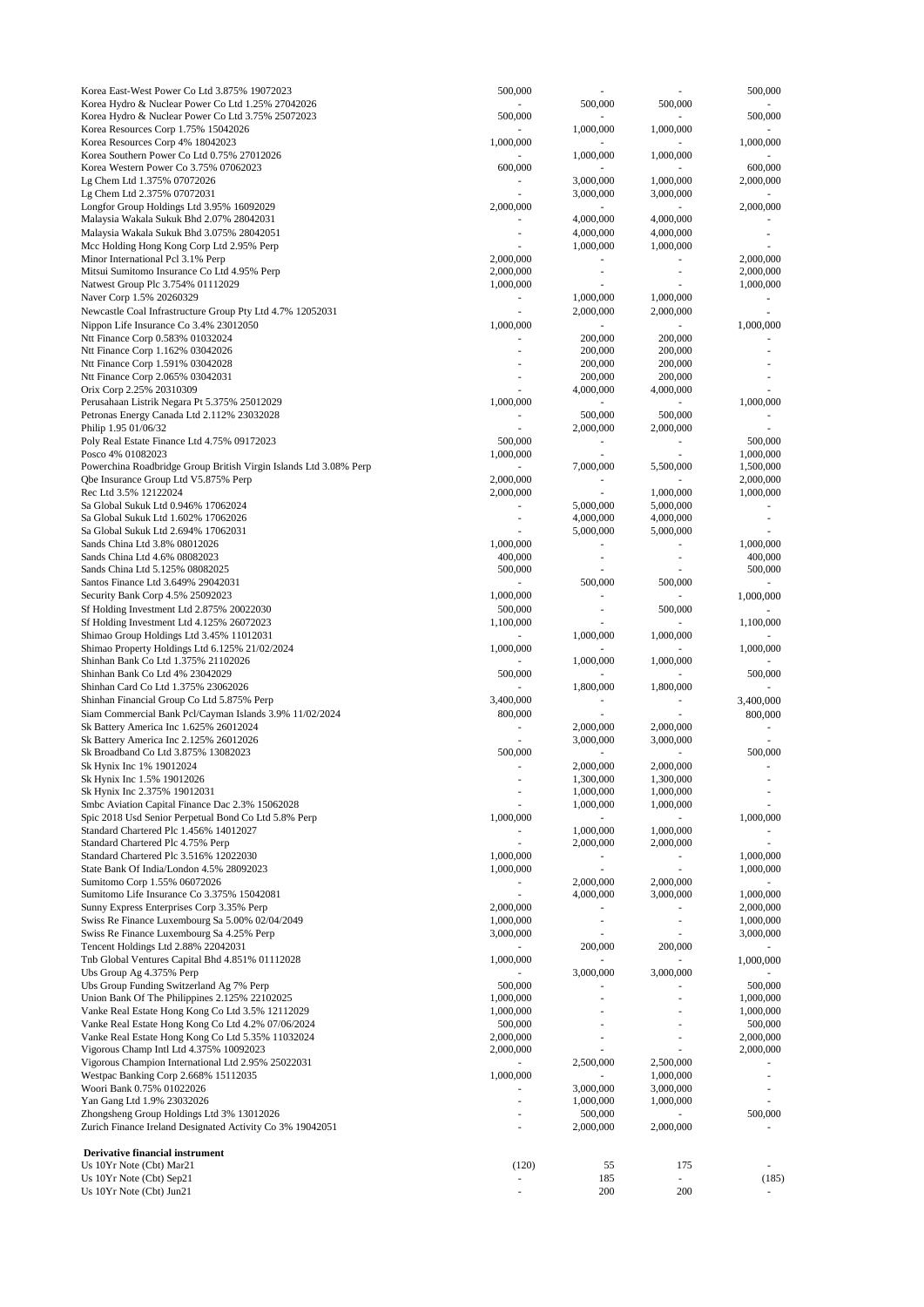### **China Everbright Fortune Fund Series - Everbright Income Focus Fund Notes to the financial statements**

### **1 GENERAL**

China Everbright Fortune Fund Series (the "Trust") was constituted as an open-ended unit trust established as an umbrella unit trust under the laws of Hong Kong pursuant to a trust deed dated 10 October 2013 between China Everbright Securities (HK) Limited (the "Manager") and ICBC (Asia) Trustee Company Limited (the "Trustee").

Everbright Income Focus Fund (formerly known as Everbright Fortune Strategic Managed Fund) (the "Sub-fund") was constituted as a separate sub-fund on 10 October 2013. The Sub-fund is an open-ended unit trust and is authorised by the Securities and Futures Commission of Hong Kong (the "SFC") under Section 104(1) of the Securities and Futures Ordinance and is required to comply with the Code on Unit Trusts and Mutual Funds established by the SFC (the "SFC Code"). Authorisation by the SFC does not imply official approval or recommendation. As at 30 June 2021, there were three other sub-funds established by the Trust, namely Everbright Hong Kong Bond Fund, Everbright Greater China Opportunities Fund and Everbright Global Brands Fund.

The investment objective of the Fund is to aim to provide investors with regular income and steady capital appreciation by investing not less than 70% of the Fund's net asset value in a diversified portfolio of debt securities issued by governments and corporations in the global markets which are denominated n USD, EUR or in local currencies of the relevant markets.

### **2 BASIS OF PREPARATION**

The financial statements are presented in United States dollars, which is also the sub-fund's functional currency. They have been prepared under the historical cost basis, except for financial assets classified at fair value through profit or loss that have been measured at fair value. The preparation of the financial statements requires management to make estimates and assumptions that affect the amounts reported in the financial statements and accompanying notes. Management believes that the estimates utilised in preparing its financial statements are reasonable and prudent. Actual results could differ from these estimates. The accounting policies and methods applied in the preparation of these interim financial statements are in accordance with the International Financial Reporting Standards ("IFRS"), which is consistent with those applied in annual financial statements of the year ended 31 December 2020.

### **3 RECONCILIATION OF NET ASSET VALUE**

The net asset value ("NAV") presented in the financial statements and that quoted for pricing purposes at the period end ("Dealing NAV") are different as the principles for calculating the Dealing NAV as set out in the Explanatory Memorandum are different from those required for financial reporting purposes under IFRS. The following reconciliation provides details of these differences:

|                                                                                            | <b>30 June 2021</b><br><b>USD</b> | 31 December 2020<br><b>USD</b> |
|--------------------------------------------------------------------------------------------|-----------------------------------|--------------------------------|
| NAV as reported in the financial statements                                                | 89,541,528                        | 77,791,362                     |
| Adjustments for different basis adopted by the Sub-fund in arriving at the<br>Dealing NAV: |                                   |                                |
| - Unamortised portion of preliminary expenses                                              |                                   |                                |
| Dealing NAV                                                                                | 89,541,528                        | 77,791,362                     |
| Number of units in issue, Class I - USD                                                    | 7,250,816.00                      | 6,587,726.63                   |
| Number of units in issue, Class A - USD                                                    | 230,986.04                        | 33,214.13                      |
| Dealing NAV per unit, Class I - USD                                                        | 12.02                             | 11.75                          |
| Dealing NAV per unit, Class A - USD                                                        | 10.27                             | 10.09                          |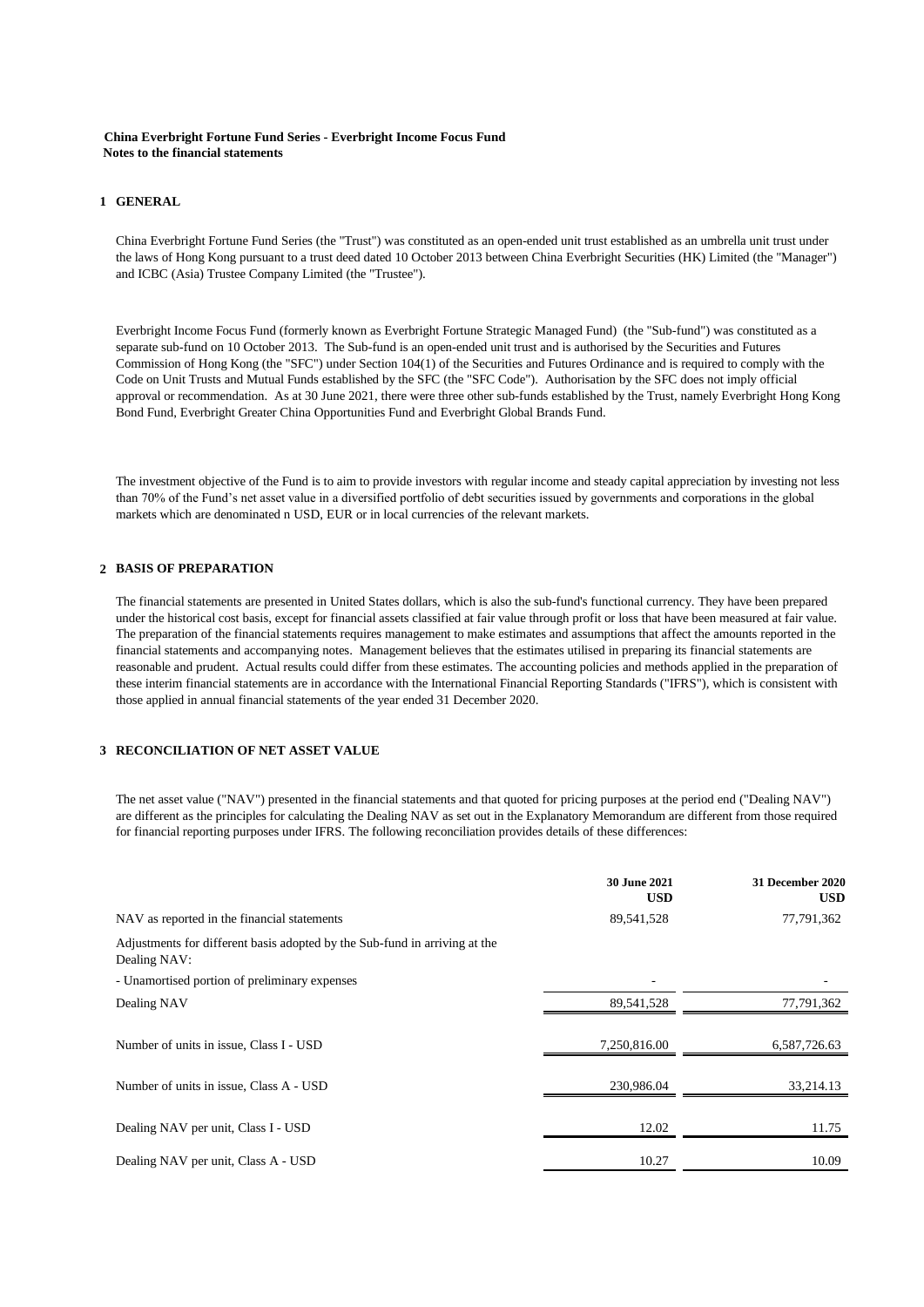**China Everbright Fortune Fund Series - Everbright Income Focus Fund Notes to the financial statements (To be continued)**

#### **4 INFORMATION ON SECURITIES FINANCING TRANSACTIONS AND SECURITIES BORROWING TRANSACTIONS**

Everbright Income Focus fund has engaged in certain repo transactions during the period ended 30 June 2021 and the related information is disclosed below.

*June-2021 December-2020*

Repurchase agreements \$8,684,253 \$7,369,215

The Fund has recognised the repurchase agreements in accordance with the accounting policy set out in note 3(g) of the audited financial report as at<br>31.December.2020. The related repo and reverse repo investment policy an

#### **Repo and reverse repo investment policy**

The Fund may enter into repo and reverse repo transactions in aggregate for up to 20% of its net asset value.

#### **Risk Management Policy**

The manager has established a counterparty risk management policy to ensure the associated risks have been properly addressed and managed.

Counterparties, engaged in repo and reverse repo transactions, are selected on the basis of legal and regulatory status, operational and financial profiles.

To minimize the default and credit risk, initial and on-going reviews have been performed on proposed and existing counterparties to ensure the creditworthiness, while the limit of each counterparty cannot exceed 10% of the Fund's net asset value. Besides, the repo and reverse repo transactions, entered into the Fund, are collateralized by the following eligible instructions: cash, debt securities which are selected by two requirements: (i) time to maturity/ time to call date less than 30 years (ii) credit rating assessed, by recognized external credit assessment institution, with at least investment grade. The manager has achieved to maintain the diversification of the portfolio of collateral for avoiding concentrated risk exposure and correlation between the counterparty and the issuer of the collateral, as<br>well as monitor the collateral haircut policy, the liquid

Everbright Income Focus fund has engaged in repo transactions during the interim period as of 30 June 2021 and year ended 31 December 2020 and the related information is disclosed below.

#### *(a) Underlying securities*

The underlying securities of these agreements are corporate bonds and the repo rate is 0.6% to 0.75%. Interest incurred on repurchase agreements has been<br>reported as finance cost. There are total of 10 agreements as at 30 15.October.2021 and 1 will be matured on demand. These agreements can be terminated by the Fund or the counterparties on demand anytime.

As of 30 June 2021, cash received from repurchase transactions is US\$8,684,253 (2020: US\$7,369,215) in aggregate do not exceed 10% of total NAV.

#### *(b)Global data*

The following refers to the details of value of asset of the Fund engaged in repo transactions (i) amount of securities on loan as a proportion of the scheme's total lendable assets and of the scheme's total net asset value

|                            | June-2021   | December-2020 |
|----------------------------|-------------|---------------|
| Total value                | \$9,814,562 | \$8,571,255   |
| % of total lendable assets | 10.63%      | 10.73%        |
| % of NAV                   | 10.96%      | 11.02%        |

(ii) respective absolute amounts of each type of securities financing transactions and as a proportion of the scheme's total net asset value.

|                      | $June-2021$ | December-2020 |
|----------------------|-------------|---------------|
| Total absolute value | \$8,684,253 | \$7,369,215   |
| % of NAV             | 9.70%       | 9.47%         |

#### *(c)Concentration data*

At the end of the year, the Fund entered into eight repurchase agreements (2019: three repurchase agreements), including:

|                                                               | June-2021       |           |                 |           | December-2020 |  |
|---------------------------------------------------------------|-----------------|-----------|-----------------|-----------|---------------|--|
|                                                               | <b>Holdings</b> | Value     | <b>Holdings</b> | Value     |               |  |
| Security Bank Corp 4.5%<br>25092023                           | 1,000,000       | 979.987   | 1.000.000       | 972.225   |               |  |
| REC Ltd 3.5% 12122024                                         | 1,000,000       | 960,894   | 2,000,000       | 1,856,499 |               |  |
| KOREA HYDRO & NUCLEAR<br>POWER CO LTD 3.75%<br>25072023       | 500,000         | 486,869   | 500,000         | 491,133   |               |  |
| HSBC Holdings PLC 4.95%<br>31032030                           | 1,500,000       | 1.411.173 | 1.500.000       | 1,411,173 |               |  |
| KOREA EAST-WEST POWER<br>CO LTD 3.875% 19072023               | 500,000         | 488,466   | 500,000         | 492.023   |               |  |
| Indonesia Asahan Aluminium<br>Persero PT 4.75% 15052025       | 500,000         | 498,903   | 500,000         | 501,181   |               |  |
| Indonesia Asahan Aluminium<br>Persero PT 5.45% 15052030       | 500,000         | 529,474   | 500,000         | 526,049   |               |  |
| <b>INDONESIA ASAHAN</b><br>ALUMINIUM TBK PT 6.53%<br>15112028 | 1,000,000       | 1.119.275 | 1,000,000       | 1,118,932 |               |  |
| Korea Resources Corp 4%<br>18042023                           | 1,000,000       | 958,460   |                 |           |               |  |
| LG Chem Ltd 1.375% 07072026                                   | 1,400,000       | 1,250,752 |                 |           |               |  |
|                                                               |                 | 8.684.253 |                 | 7.369.215 |               |  |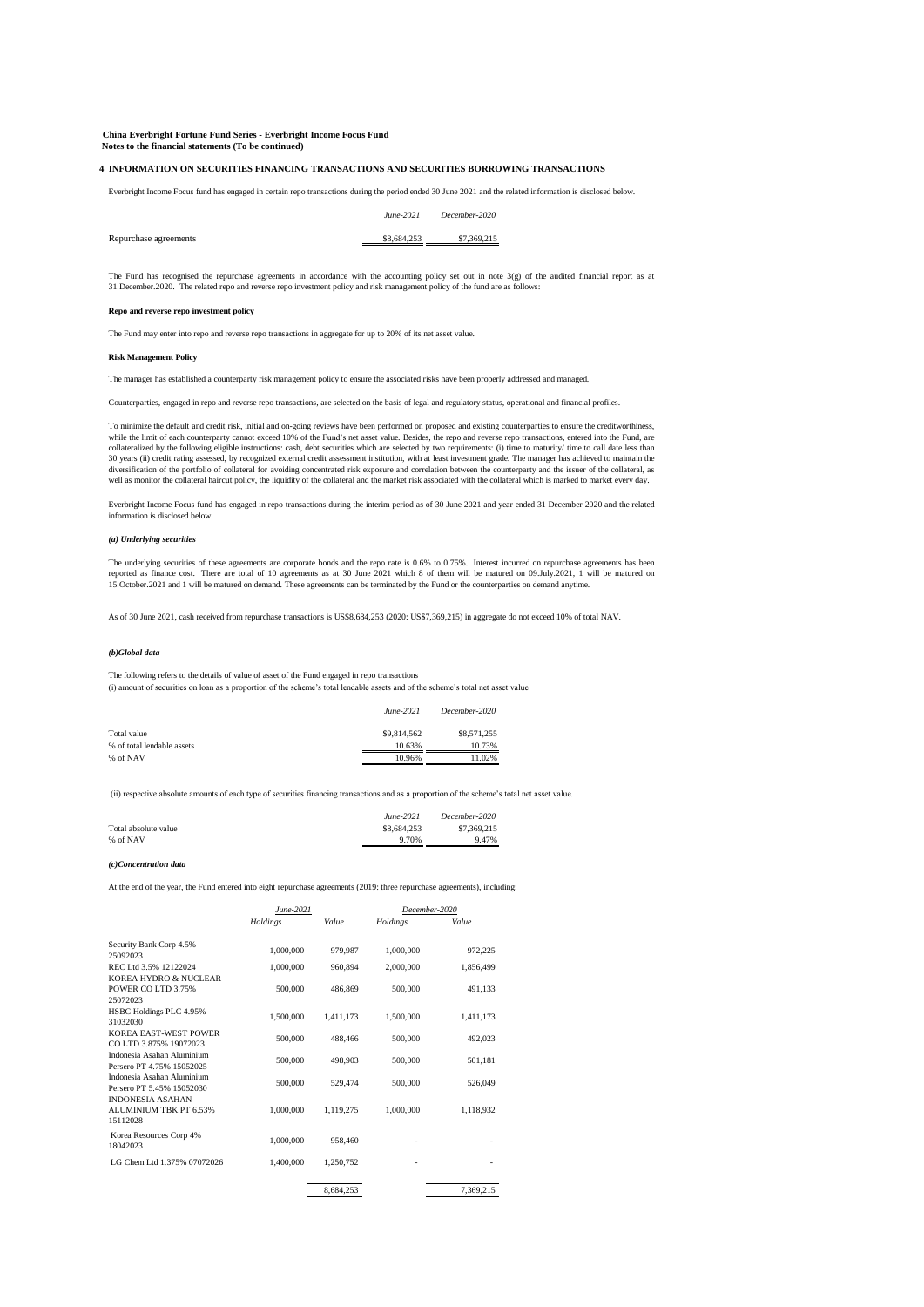#### *(d) Aggregation transaction data*

The aggregate transaction data of repo transactions as at 30 June 2021 and 31 December 2020 classified by different categories is as follows:

#### (i) Currency

During the period ended 30 June 2021 and 31 December 2020, all repo transactions are in currency of USD.

#### (ii)Maturity tenor

|                               | June-2021    | December-2020 |
|-------------------------------|--------------|---------------|
| <b>Open Transaction</b>       | 1.411.173.00 | 1.411.173.00  |
| Within 1 month                | 7.273.080.00 | 5,958,042.00  |
| More than 1 month to 3 months |              | -             |
| More than 3 months            | ۰            | -             |
|                               | 8.684.253.00 | 7.369.215.00  |

#### (iii) Counterparty

During the period ended 30 June 2021 and year ended 31 December 2020, all repo transactions are with the counterparty, JP Morgan Securities plc, registered in the UK.

#### (iv) Settlement and clearing mechanism

During the period ended 30 June 2021 and year ended 31 December 2020, all repo transactions are bilateral in type.

### (v) Type of collateral pledged

During the period ended 30 June 2021 and year ended 31 December 2020, the collateral pledged are investment grade corporate debts in USD. The total value of<br>collateral pledged as at 31 December 2020 is US\$9,814,562 (2019:

(vi) Maturity of collateral

|                             | June-2021   | December-2020            |
|-----------------------------|-------------|--------------------------|
| <b>Open Transaction</b>     | 1.807.920   | 4,831,835                |
| Within 1 year               | $\sim$      | -                        |
| More than 1 year to 5 years | 6.193.307   | 3.739.420                |
| More than 5 years           | 1.813.335   | $\overline{\phantom{a}}$ |
|                             | \$9,814.562 | \$8,571,255              |

#### *(f) Reinvestment and re-hypothecation data*

There was no collateral reuse during the period ended 30 June 2021 and year ended 31 December 2020.

#### *(g) Details of custody arrangement of collateral*

(i) Safekeeping of collateral

All of the collaterals are held in pooled accounts at J.P. Morgan as at 30 June 2021 and 31 December 2020.

(ii) Expense of repo transactions

*June-2021 December-2020*

Interest expense  $\frac{$27,623}{1000}$   $\frac{$63,045}{1000}$